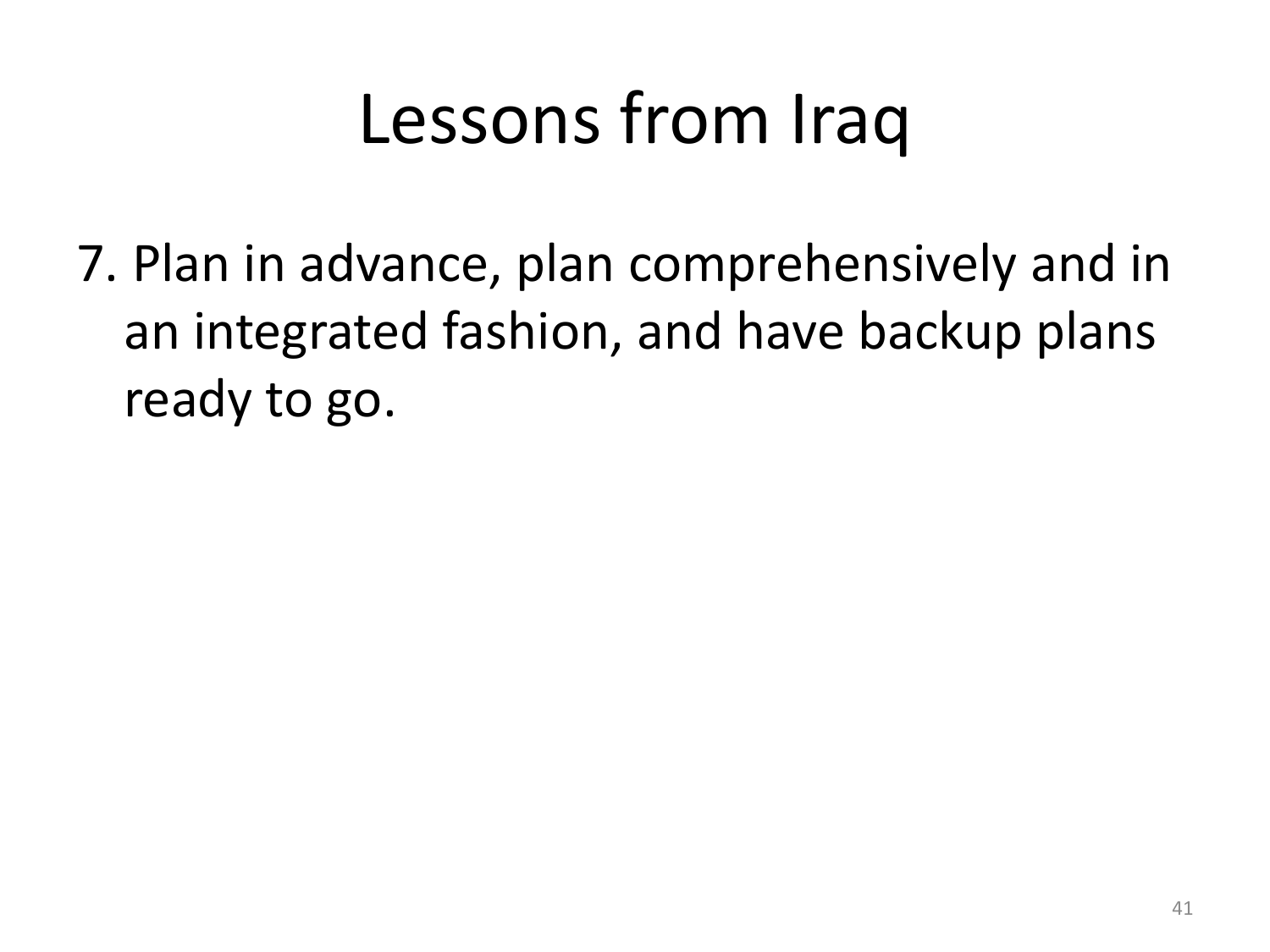### Interview on Iraq Lessons

- **STUART BOWEN** But the lesson from Iraq to draw from that waste, from that fraud is that we have to plan better. We have to execute better….
- **JUDY WOODRUFF:** But with all due respect, that sounds like common sense, plan ahead, look at all the contingencies….
- **STUART BOWEN:** Excellent point, Judy.

And you're right. Some of these -- many of these lessons do appear to be commonsense realities, but -- but the activities on the ground in Iraq drive these lessons. And the 45 interviews that I conducted with the Iraqi leaders, U.S. leaders, and congressional members framed these lessons, and they are straightforward. They are simple, and -- but -- and they must be learned.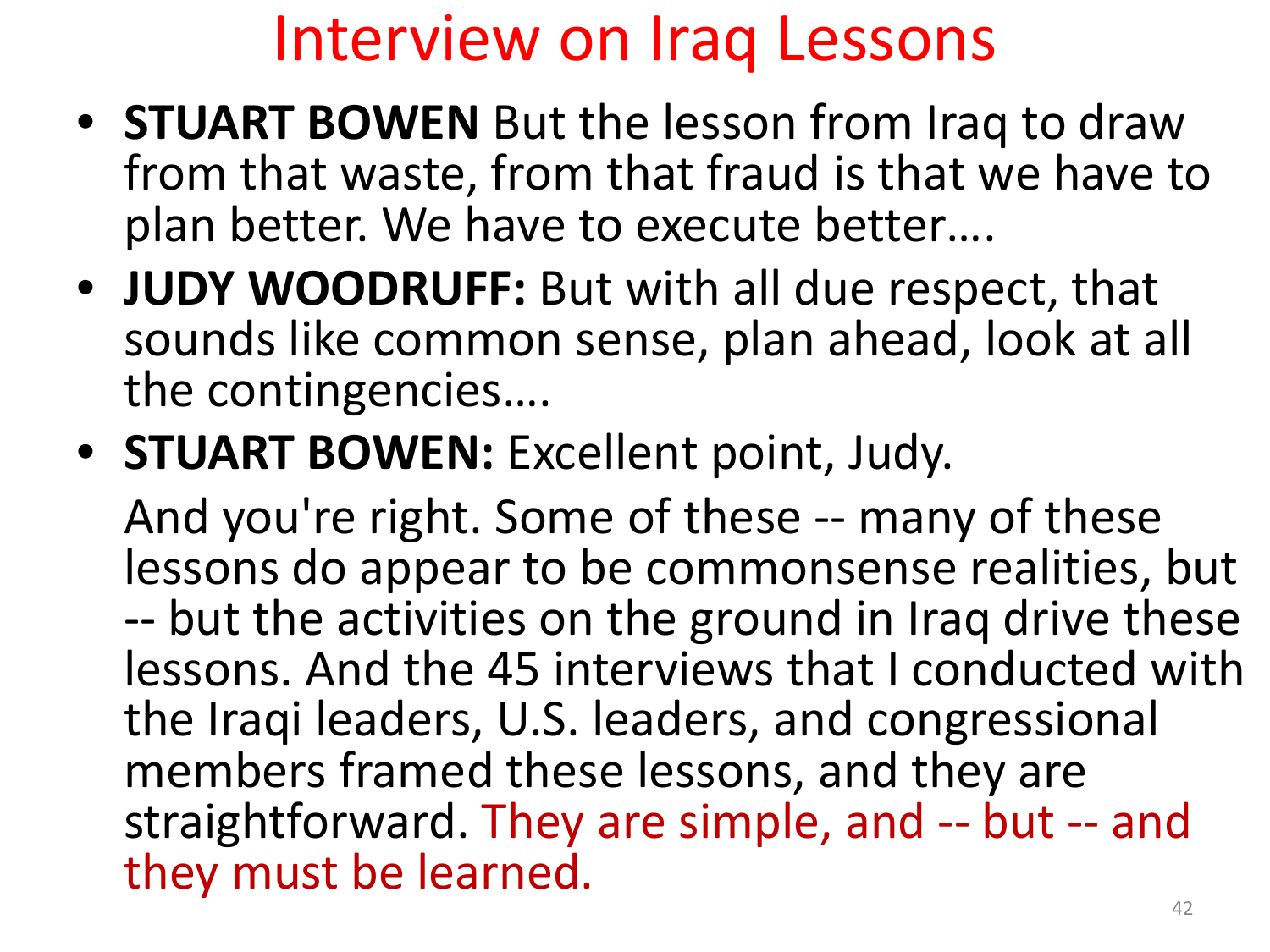### **YOUR GEO LESSONS (TAKE-AWAYS)**

| <b>Adaptive Action</b><br>to<br><b>Lessons Learned</b>           |                                                                   |                                                    |
|------------------------------------------------------------------|-------------------------------------------------------------------|----------------------------------------------------|
| <b>WHAT?</b>                                                     | <b>SO WHAT?</b>                                                   | <b>NOW WHAT?</b>                                   |
| <b>FINDINGS</b>                                                  | <b>INTERPRETATIONS APPLICATIONS</b>                               |                                                    |
| <b>OBSERVATIONS</b><br>Facts,<br>Evidence,<br><b>Conclusions</b> | <b>LESSONS</b><br><b>Cognitive</b><br>understandings/<br>insights | <b>LEARNED</b><br><b>Behavior</b><br><b>Change</b> |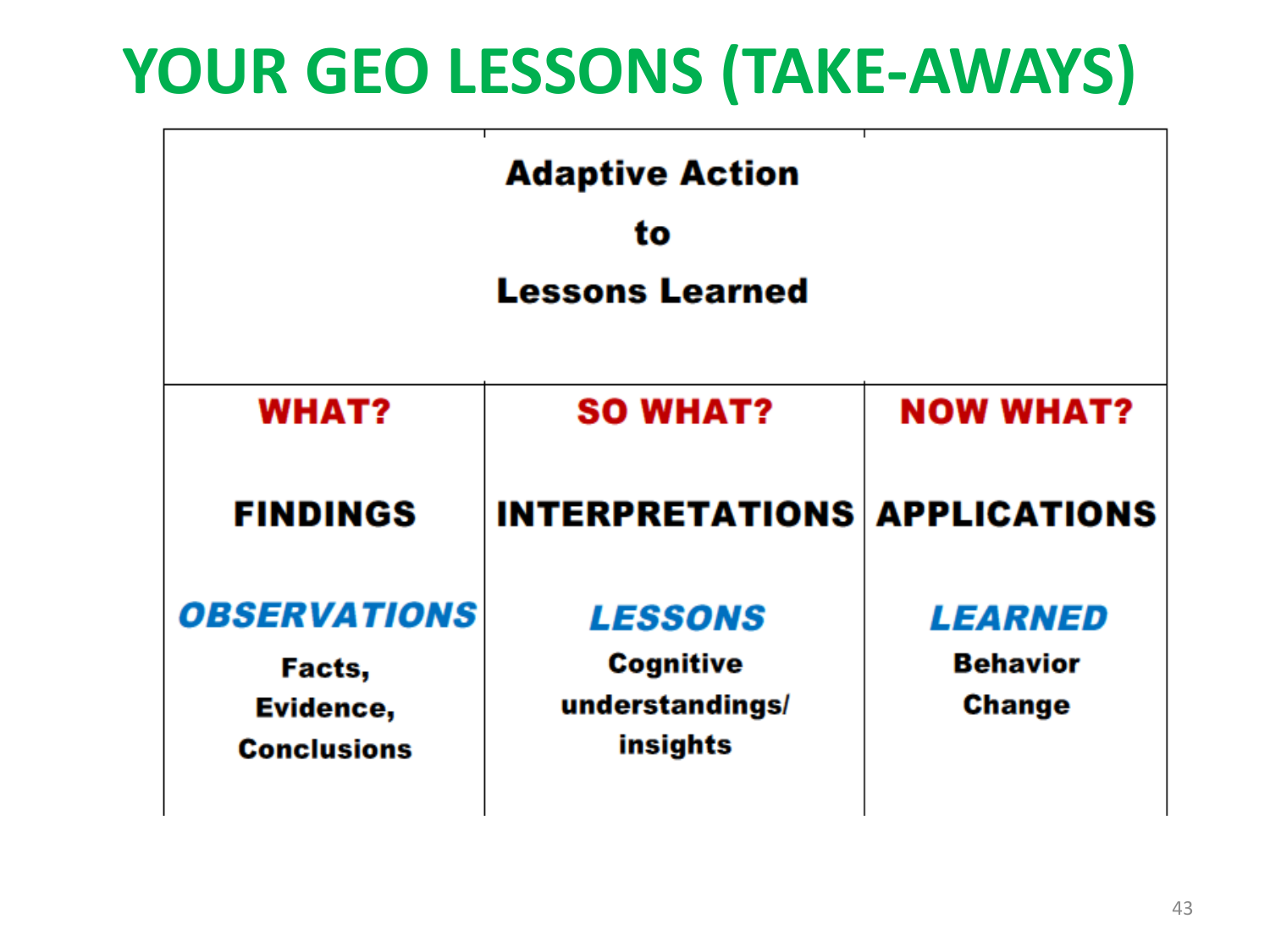# **Readiness to Learn Reflective Practice Questions**

- **1. What do I expect to learn at The Learning Conference 2013?**
- **2. What questions am I bringing to the conference?** *(You're more likely to get answers if you come with questions.)*
- **3. What will I do at the conference to support my own learning?**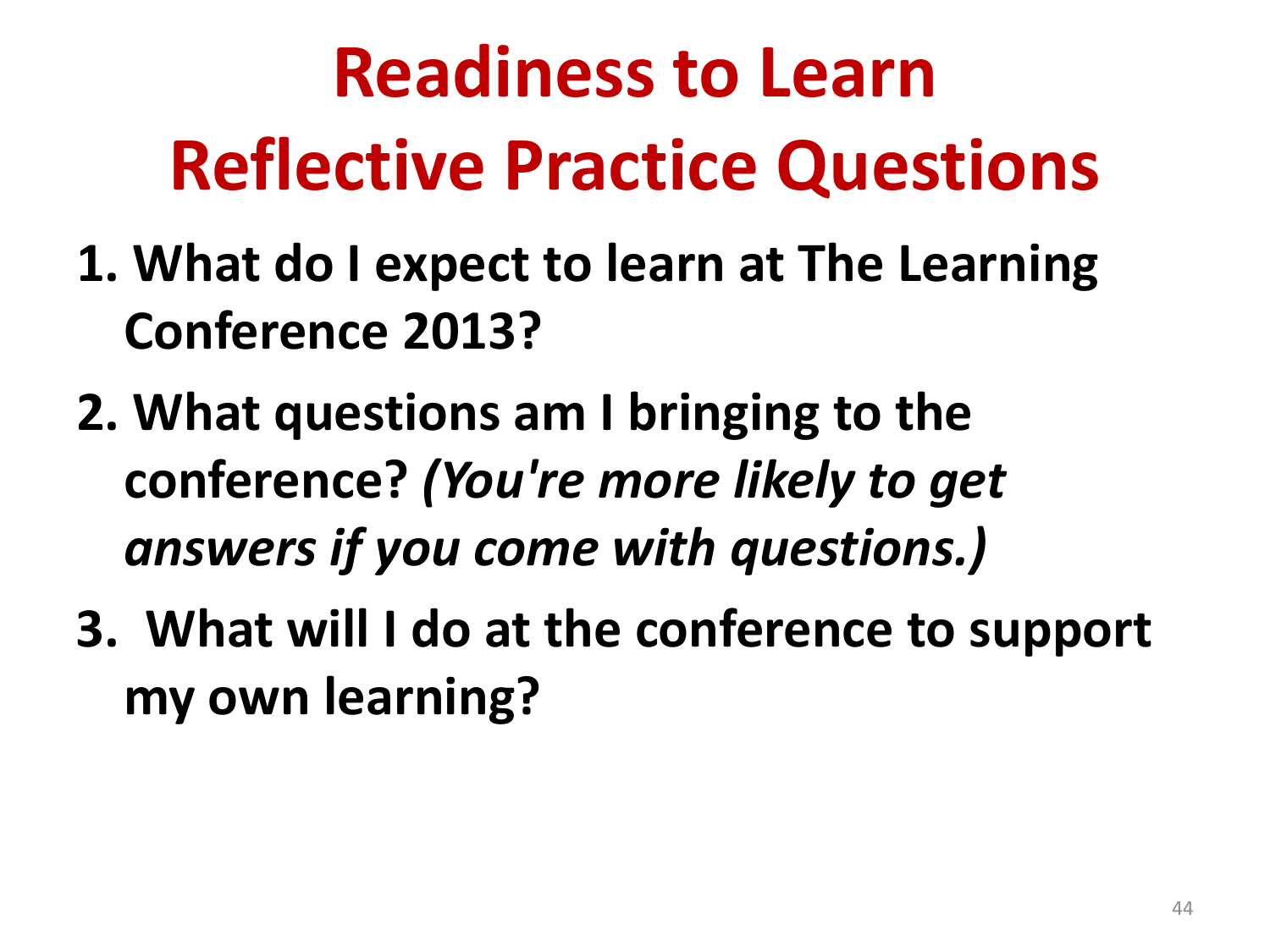## **Reflection Questions for the End of the Conference**

*(Closing the loop of reflective practice)*

- **1. What did I learn?**
- **2. What will I do differently as a result of what I learned?**
- **3. What new questions have emerged for me?**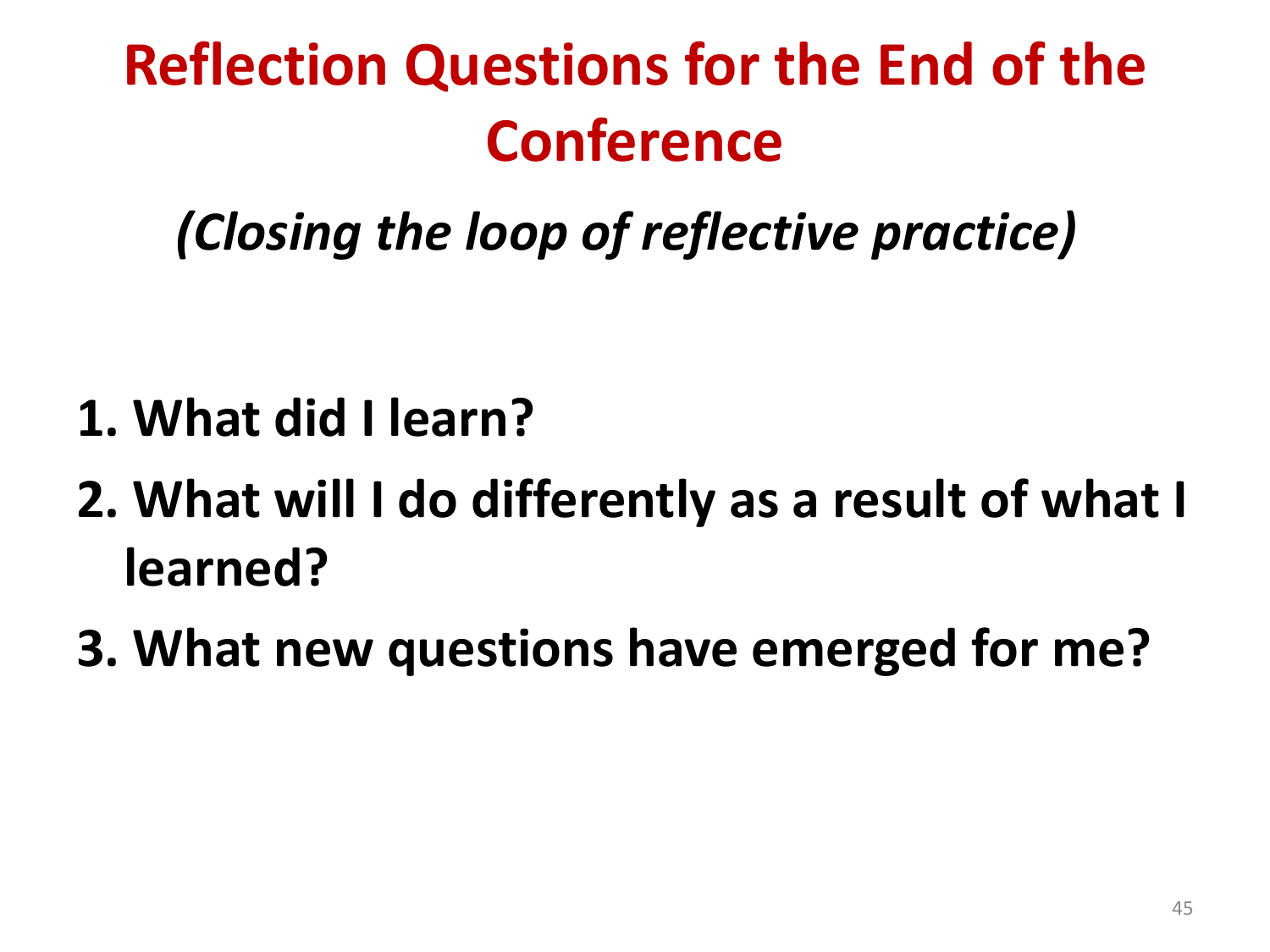Follow-up Learning Comminitment Cards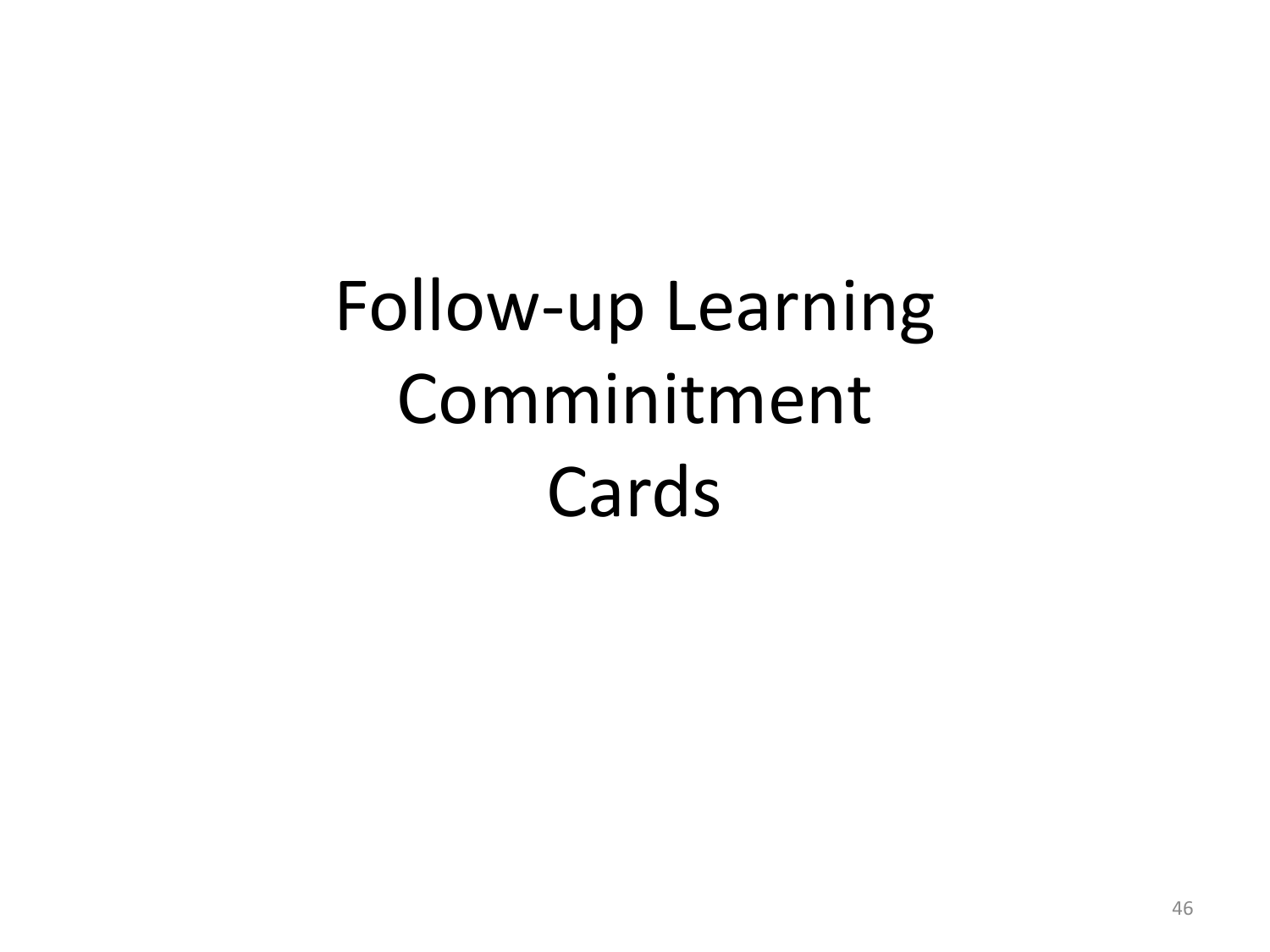# GEO **HYMN** to EVALUATION

Sung to the tune of *Auld Lang Syne*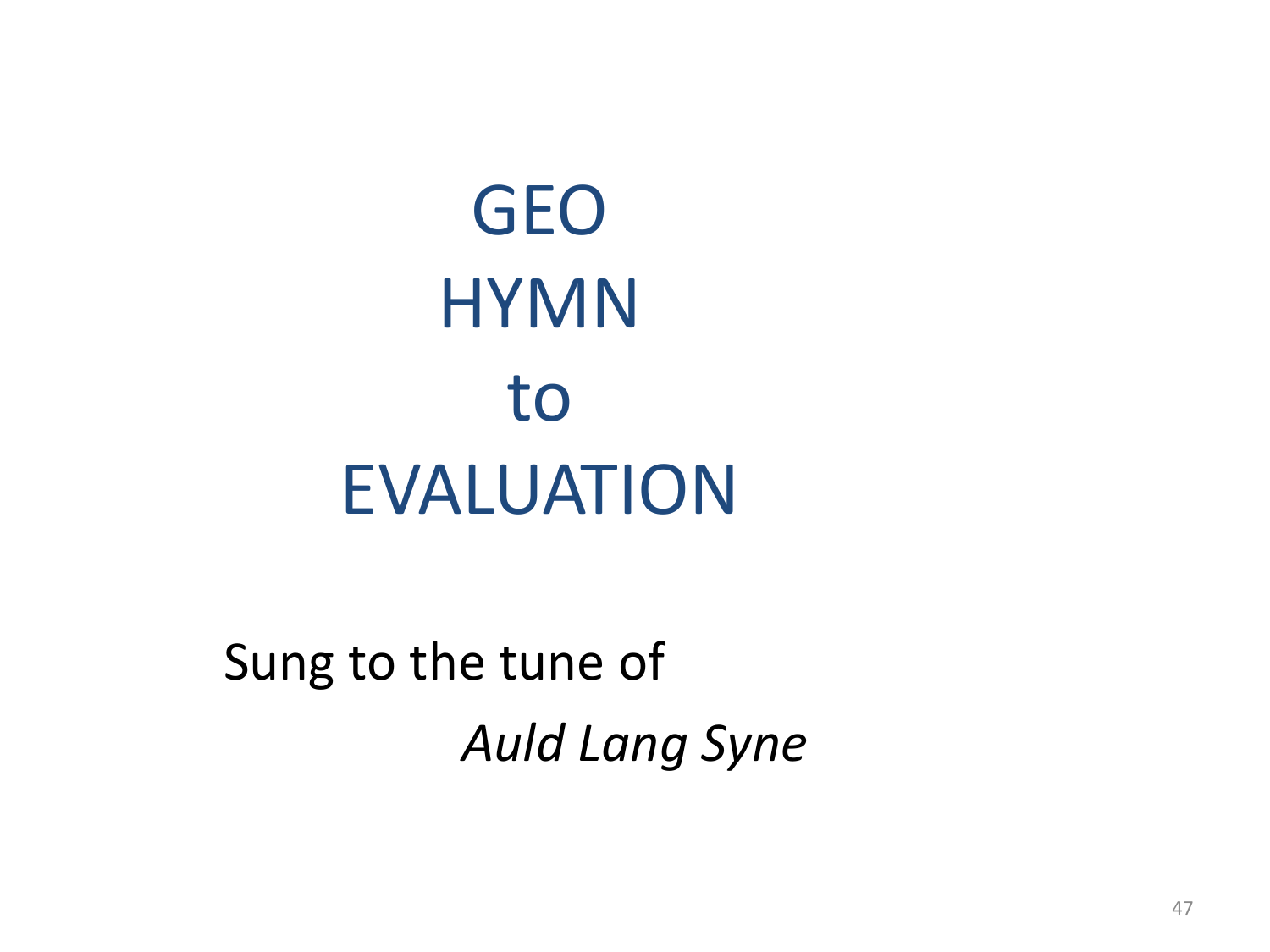**May all e-valu-a-tions done Be useful as they should They tell us how to separate What is poor from what is good.**

**We gather data near and far To see what we can learn The lessons help us to decide What to keep and what to burn.**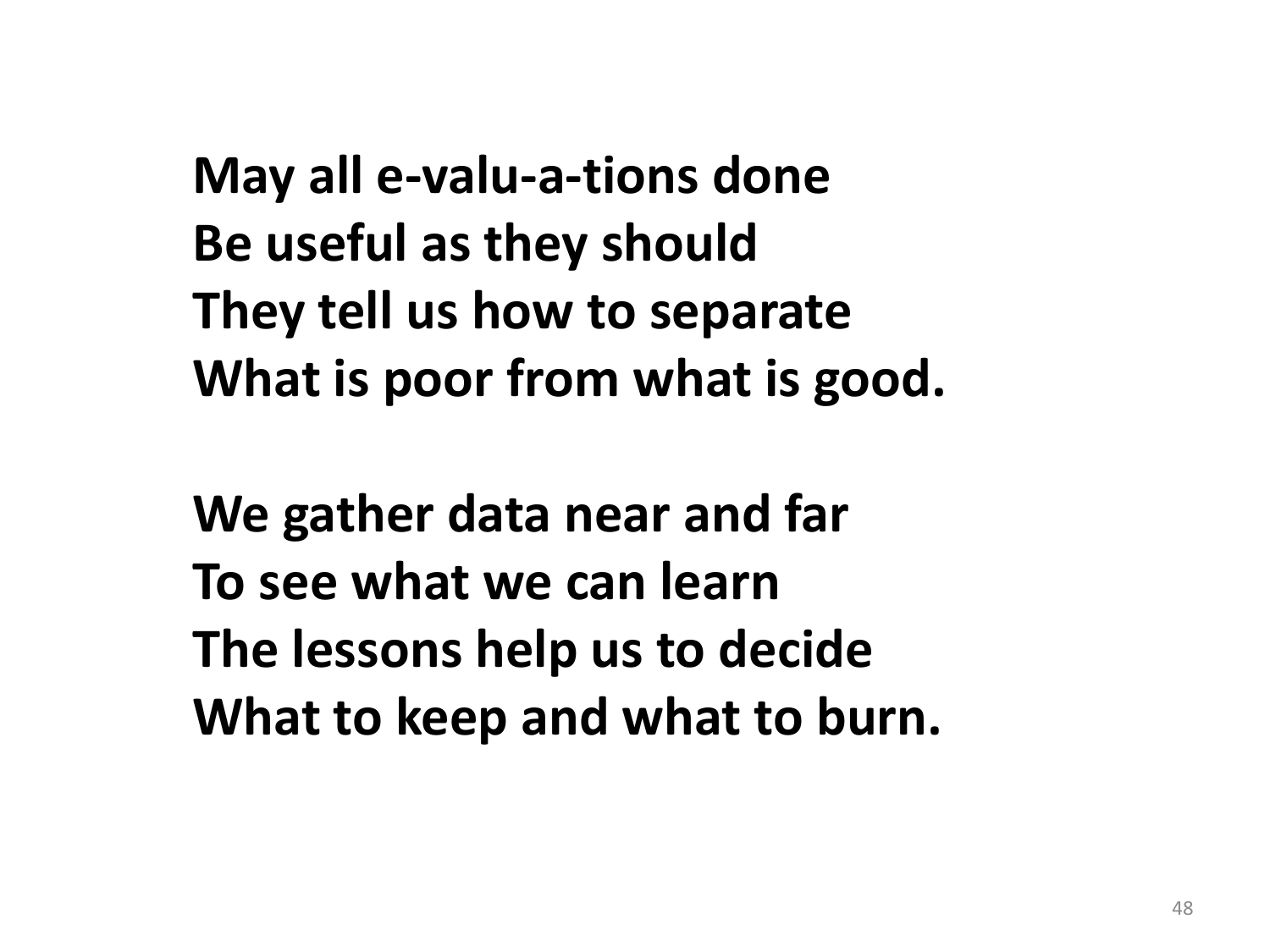**There comes a time for each of us When doubts may give us pause We wonder what results will show Will the world see naught but flaws**

**But be assured there's naught to fear If wisdom is what you seek Let learning guide your every move Listen to the data speak.**